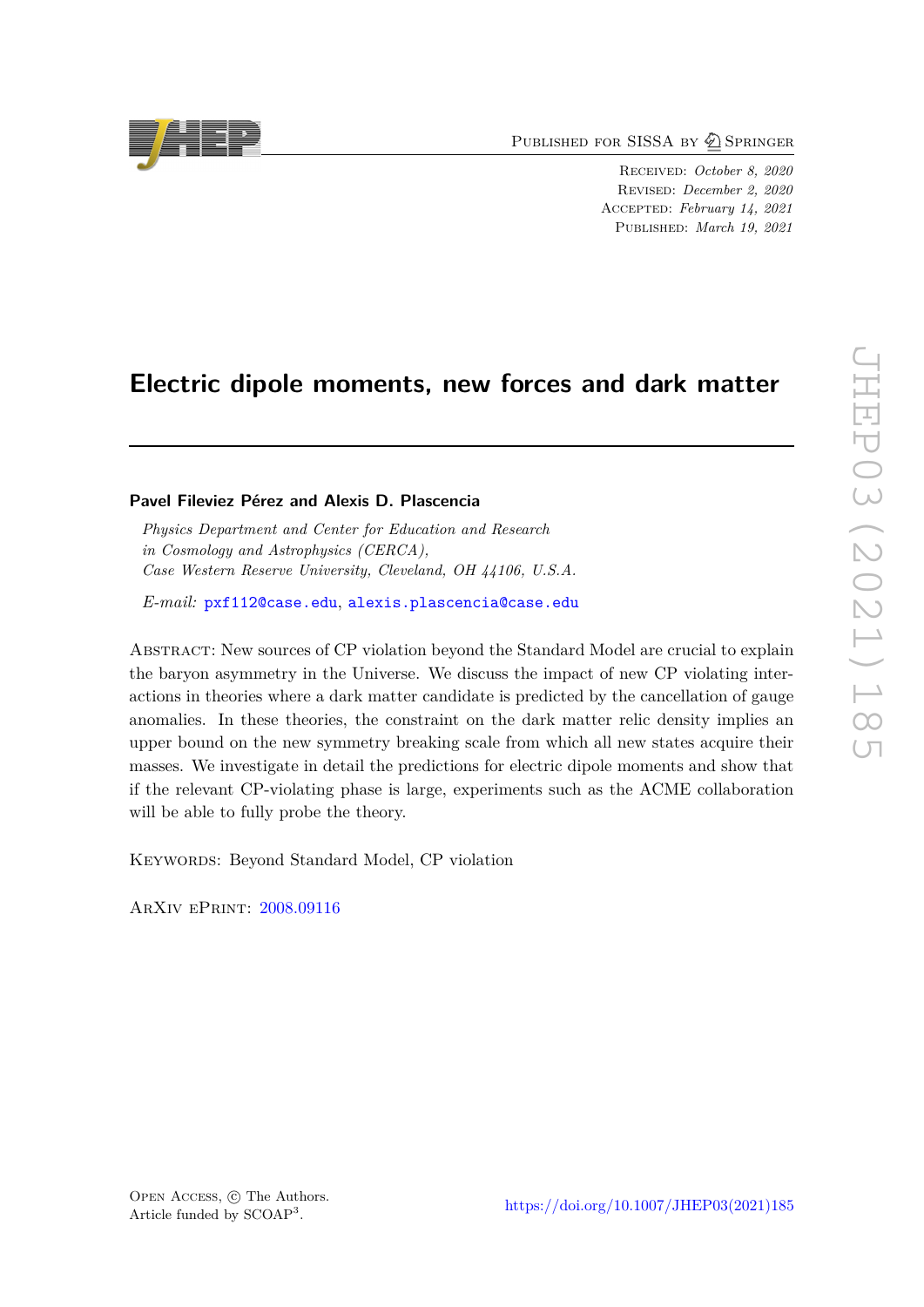## **Contents**

| 1 Introduction            | 1                       |
|---------------------------|-------------------------|
| 2 EDMs and dark matter    | $\overline{\mathbf{2}}$ |
| 3 Theoretical framework   | $\bf{3}$                |
| 4 Predictions for EDMs    | $\overline{\mathbf{5}}$ |
| 5 Summary                 | 8                       |
| A EDMs contributions      | $\boldsymbol{9}$        |
| <b>B</b> Fermionic states | 10                      |
| C Feynman rules           | 11                      |

#### <span id="page-1-0"></span>**1 Introduction**

The search for violation of the CP symmetry in nature represents a powerful tool to search for physics beyond the Standard Model (SM). The existence of new large CP-violating phases beyond the SM are needed to explain the observed matter-antimatter asymmetry in the Universe. Unfortunately, the baryon asymmetry cannot be explained in the context of the SM even if CP is broken in the quark sector.

An important observable that arises from the violation of the CP symmetry is the electric dipole moment (EDM) of elementary particles. Recently, the ACME collaboration has set an impressive new upper limit [\[1\]](#page-11-1):

$$
\frac{|d_e|}{e} < 1.1 \times 10^{-29} \, \text{cm},
$$

on the electron electric dipole moment. For reviews on this subject we refer the reader to refs. [\[2–](#page-11-2)[5\]](#page-12-0). There is a large list of studies in this field. Previous studies about CP violation and the predictions for EDMs have mostly focused in the context of the Minimal Supersymmetric Standard Model (MSSM), see e.g.  $[6-18]$  $[6-18]$ , and split-SUSY  $[19-21]$  $[19-21]$ ; there are a few studies in the context of dark sectors [\[22,](#page-12-5) [23\]](#page-12-6) and see refs. [\[24–](#page-12-7)[29\]](#page-13-0) for other studies. The current experimental upper bounds on the EDMs already constrain new physics at the TeV scale if one has large CP-violating phases.

The predictions for EDMs in theories for physics beyond the SM depend on two main factors: 1) the new CP-violating phases and 2) the new scale defining the mass of the fields generating the EDMs, see refs. [\[2–](#page-11-2)[5\]](#page-12-0) for more details. For example, in supersymmetric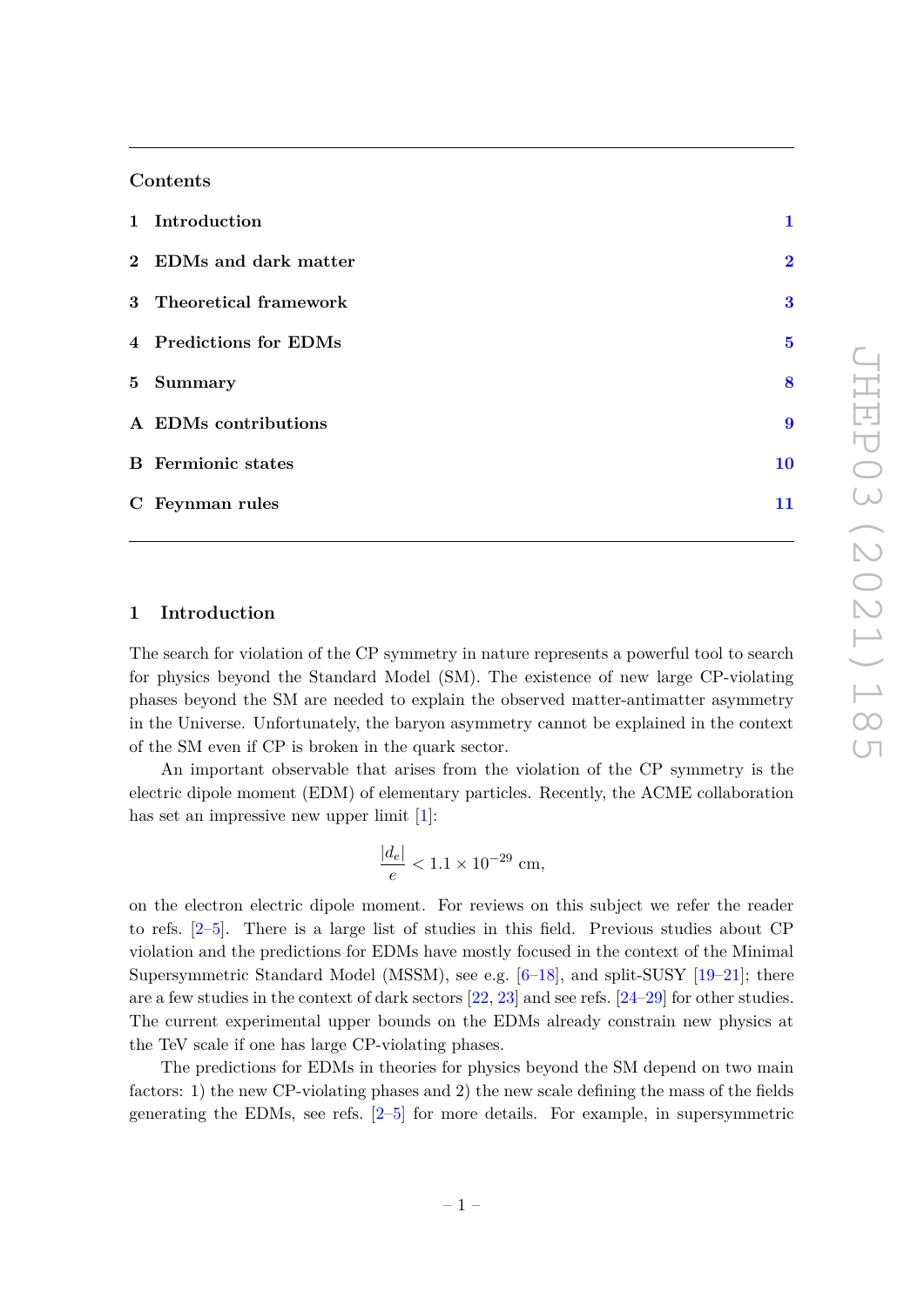theories there can be new CP-violating phases coming from the supersymmetry (SUSY) breaking sector and the SUSY scale defines the overall scale of all superpartner masses. However, there exist different scenarios such as split-SUSY, and in general, the SUSY scale can be high unless we are restricted to be in a low-energy SUSY scenario. Generically, the mass scale associated to the generation of the EDMs can be pushed up to very high values in many theories for physics beyond the SM and the predictions for EDMs can be far from the current experimental bounds.

In this letter, we investigate the predictions for EDMs in the context of gauge theories where a dark matter candidate is predicted by the cancellation of gauge anomalies. In this context one predicts the existence of new CP-violating phases and the cosmological bounds on the dark matter relic density implies an upper bound on the new symmetry scale in the multi-TeV. We show that one can predict large values for the electron EDM in this context if the CP-violating phases are large.

A dark matter candidate is predicted in simple gauge theories where the anomaly cancellation predicts a new electrically neutral field which is automatically stable after symmetry breaking. The minimal theories with this prediction correspond to promoting baryon and/or lepton number to local gauge symmetries [\[30,](#page-13-1) [31\]](#page-13-2). We discuss in detail the predictions for EDMs in the minimal theory that describes the spontaneous breaking of local baryon number at the low scale. In these theories, the existence of an upper bound on the dark matter mass implies an upper bound on the full theory since all particles acquire a mass from the same symmetry breaking scale. Consequently, the charged fermions responsible for the EDMs must live below the multi-TeV scale which leads to large values for the electron EDM that can be fully probed in the near future. Similar results can be obtained in other gauge theories with these features.

This letter is organized as follows. In section [2,](#page-2-0) we discuss the connection to dark matter and the upper bound on the symmetry breaking scale. In section [3,](#page-3-0) we discuss the general aspects of gauge extensions of the SM that give rise to a dark matter candidate from the cancellation of gauge anomalies. In section [4,](#page-5-0) we show that CP violation is present in these theories and calculate the contribution to the electric dipole moments of SM fermions from the two-loop Barr-Zee diagrams [\[32\]](#page-13-3) shown in figure [1.](#page-3-1) We summarize our findings in section [5.](#page-8-0) Further details are provided in the appendices [A,](#page-9-0) [B](#page-10-0) and [C.](#page-11-0)

#### <span id="page-2-0"></span>**2 EDMs and dark matter**

In theories beyond the SM with new gauge forces one typically needs a new sector to define an anomaly free theory. This new sector can provide new sources for CP violation and if the new particles are not very heavy then large values for the electric dipole moments can be predicted. For example, in theories based on gauging baryon  $U(1)_B$  or lepton number  $U(1)<sub>L</sub>$ , the new sector must be light because one of the fields needed for anomaly cancellation is a cold dark matter candidate. The cosmological constraint on the dark matter relic density,  $\Omega_{\text{DM}}h^2 \leq 0.12$  [\[33\]](#page-13-4), implies that the dark matter candidate must be below the multi-TeV scale [\[34,](#page-13-5) [35\]](#page-13-6). In these theories, all the new fermions acquire mass from the new symmetry scale, and hence, the fields that contribute to the EDMs must also be light.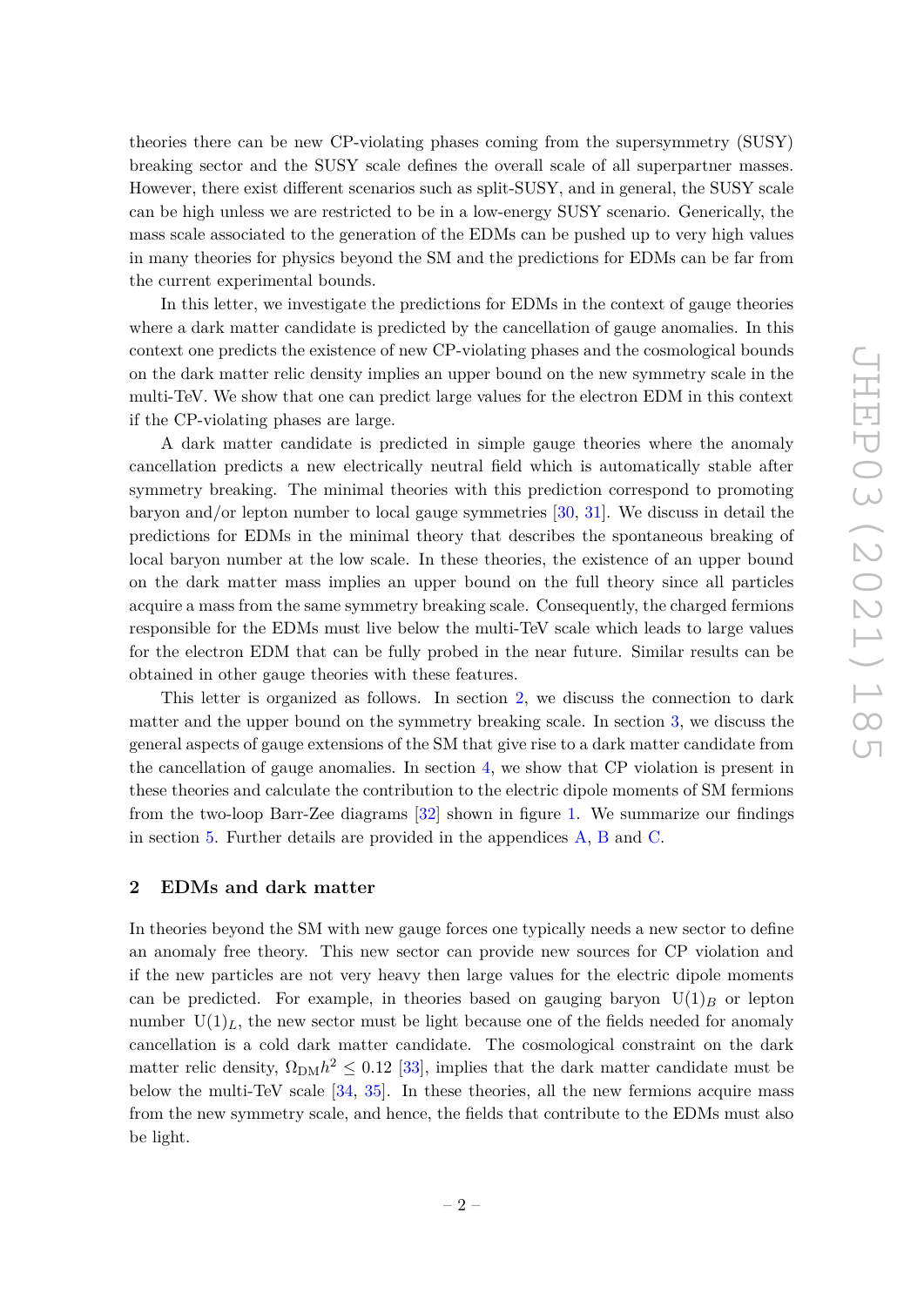

<span id="page-3-1"></span>**Figure 1.** Barr-Zee contribution to the electric dipole moment of the electron.  $V_\mu$  is a generic neutral gauge boson, e.g. the photon, the *Z* or a *Z'*. Here *h* corresponds to the SM Higgs boson.

In figure [1](#page-3-1) we show the leading contribution to the electron dipole moment in the theories mentioned above, where in the 'black-box' (circle) one has the new fermions needed for anomaly cancellation that carry  $SU(2)_L$  and  $U(1)_Y$  quantum numbers. In order to investigate the correlation between the predictions for the electron electric dipole moment and the dark matter constraints we discuss a simple model where the existence of dark matter is predicted and there exist new sources of CP violation.

It is important to mention that in other theories, such as supersymmetric ones, there can also be a connection between the predictions for EDMs and the properties of the lightest neutralino as a dark matter candidate; however, these theories are more involved and the relevant scale cannot be predicted. Therefore, it is fair to say that large values of the EDMs are not a general prediction of the MSSM.

#### <span id="page-3-0"></span>**3 Theoretical framework**

In theories for physics beyond the SM where a new gauge symmetry is spontaneously broken there can be new sources of CP-violation. In this article, we focus on extensions of the SM where the new symmetry is not anomaly free in the SM. The simplest cases correspond to the cases where B and/or L are promoted to local gauge symmetries [\[30,](#page-13-1) [31\]](#page-13-2). Our main results can be applied to different theories but to make the discussion clear we will show the predictions in the context of the minimal theory for local baryon number.

An anomaly free gauge theory for baryon number can be defined by adding only four extra representations [\[31\]](#page-13-2). The extra fermion fields needed for anomaly cancellation are the following:

$$
\Psi_L \sim (1, 2, 1/2, 3/2),
$$
  $\Psi_R \sim (1, 2, 1/2, -3/2),$   
\n $\Sigma_L \sim (1, 3, 0, -3/2),$  and  $\chi_L \sim (1, 1, 0, -3/2).$ 

Notice that this theory predicts the baryon number for each multiplet to be  $\pm 3/2$  and the existence of a Majorana dark matter candidate. In this context, the lightest electrical neutral Majorana field is our dark matter candidate.

The Yukawa interactions in this theory for the new fermions are given by

<span id="page-3-2"></span>
$$
-\mathcal{L} \supset y_1 \bar{\Psi}_R H \chi_L + y_2 H^{\dagger} \Psi_L \chi_L + y_3 H^{\dagger} \Sigma_L \Psi_L + y_4 \bar{\Psi}_R \Sigma_L H + y_\Psi \bar{\Psi}_R \Psi_L S_B^*
$$
  
+ 
$$
\frac{y_\chi}{\sqrt{2}} \chi_L \chi_L S_B + y_\Sigma \text{Tr}(\Sigma_L \Sigma_L) S_B + \text{h.c.},
$$
(3.1)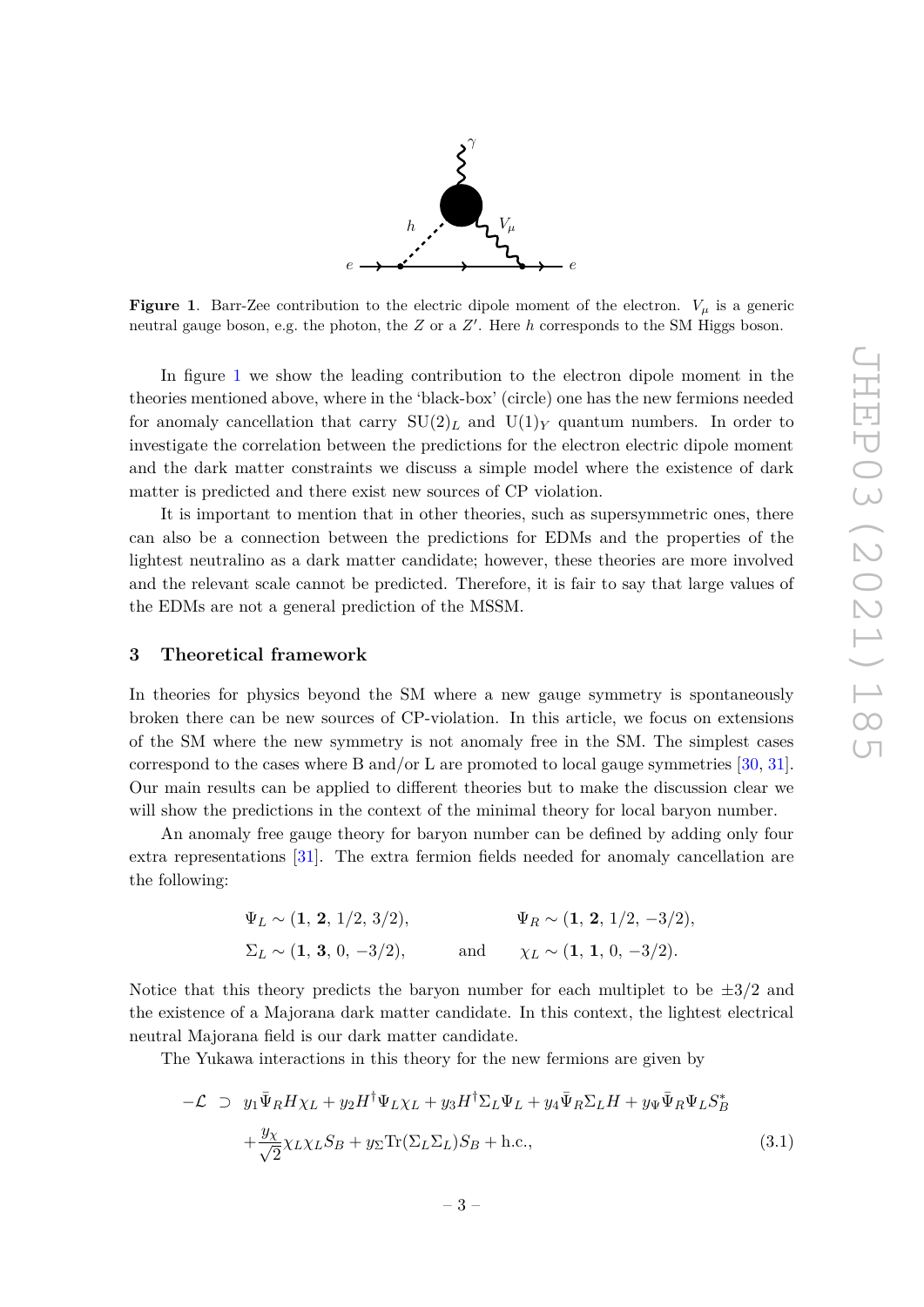

<span id="page-4-0"></span>**Figure 2.** Contour plots for the EDM of the electron,  $|d_e|/e$ , in units of centimeters in the  $|\mu_{\Psi}|$  vs  $|\mu_{\Psi}|$  plane. The region shaded in orange is excluded by the ACME result [\[1\]](#page-11-1) and the blue dashed line gives the projected sensitivity for ACME III [\[36\]](#page-13-7). The region shaded in light red corresponds to overproduction of dark matter. We have taken zero scalar mixing angle. The left (right) panel corresponds to a CP-violating phase  $\phi = \arg(y_3^* y_4^* \mu_{\Sigma} \mu_{\Psi}) = \pi/2$  ( $\phi = 0.1$ ).

where  $H \sim (1, 2, 1/2, 0)$  corresponds to the Higgs doublet in the SM and the scalar  $S_B \sim$ (**1***,* **1***,* 0*,* 3) acquires a non-zero vacuum expectation value generating the masses for the new states. We define the mass parameters

$$
\mu_{\Sigma} = \sqrt{2} y_{\Sigma} v_B, \qquad \mu_{\Psi} = \frac{y_{\Psi}}{\sqrt{2}} v_B,
$$
\n(3.2)

and in appendix [B](#page-10-0) we discuss the mass matrices and their diagonalization to find the physical masses. It is important to emphasize that local baryon number must be broken in 3 units, and hence, the proton is predicted to be stable and the symmetry breaking scale can be low.

After symmetry breaking, the local  $U(1)_B$  is broken to a  $\mathcal{Z}_2$  symmetry which protects the dark matter candidate from decaying. After symmetry breaking, one has the symmetry:

$$
\{\Psi_L \to -\Psi_L, \ \Psi_R \to -\Psi_R, \ \Sigma_L \to -\Sigma_L, \chi^0_L \to -\chi^0_L\}.
$$

Therefore, if the lightest field in this sector is neutral we have a scenario consistent with cosmology and a cold dark matter candidate. This simple theory predicts the existence of four neutral fermions  $\chi_i^0$   $(i = 1, 2, 3, 4)$ , two charged fermions  $\chi_j^+$   $(j = 1, 2)$ , a neutral Higgs boson  $h_B$  and a neutral gauge boson  $Z_B$ . The lightest neutral fermion  $\chi_1^0$  is stable and describes the cold dark matter in the Universe. See appendix [B](#page-10-0) for a detailed discussion of the properties of the new fermionic states.

The new Yukawa couplings present in eq.  $(3.1)$ ,  $y_i$   $(i = 1...4)$ ,  $y_{\Psi}$ ,  $y_{\chi}$ , and  $y_{\Sigma}$  are in general complex and there are new sources of CP violation. It is straightforward to see that there are three CP-violating phases in this theory that cannot be rotated away. In the charged fermionic sector there is only one CP-violating phase,  $\phi = \arg(y_3^* y_4^* \mu_{\Sigma} \mu_{\Psi}),$ relevant for the EDM predictions.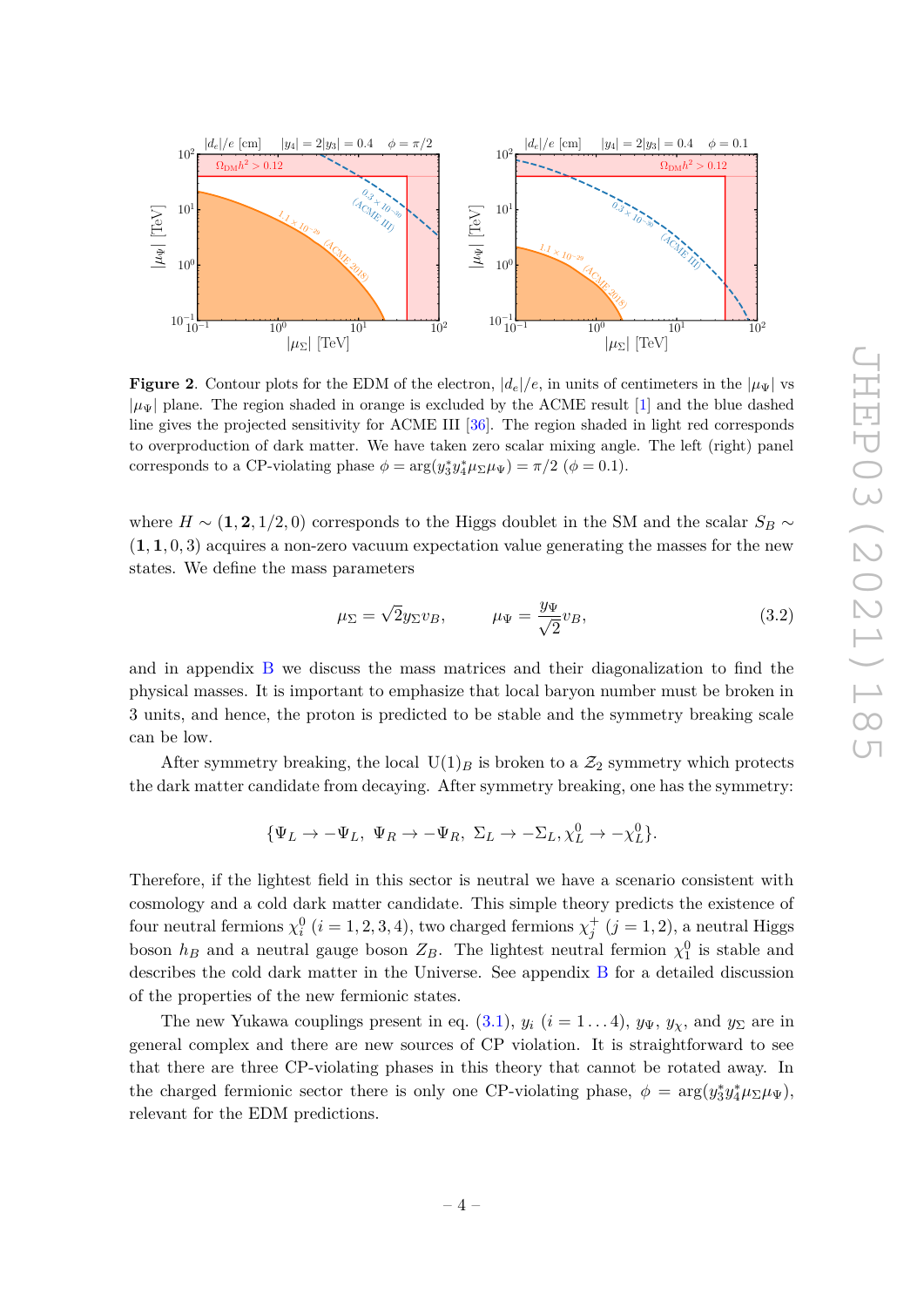

<span id="page-5-2"></span>**Figure 3.** Predictions for the EDMs as a function of the  $|\mu_{\Psi}|$  parameter. The blue (green) line corresponds to the EDM of the neutron (electron). The region shaded in gray is the upper limit on the electron EDM obtained by the ACME Collaboration [\[1\]](#page-11-1). The region shaded in light red corresponds to overproduction of dark matter. The Yukawa couplings and the mass parameters are fixed as shown in the figure. The CP-violating phase has been set to  $\phi = \arg(y_3^* y_4^* \mu_{\Sigma} \mu_{\Psi}) = 0.1$ .

#### <span id="page-5-0"></span>**4 Predictions for EDMs**

The ACME Collaboration has found an upper limit on the electron EDM at 90% confidence level [\[1\]](#page-11-1)

<span id="page-5-1"></span>
$$
\frac{|d_e|}{e} < 1.1 \times 10^{-29} \, \text{cm.} \tag{4.1}
$$

The main contribution to the electron EDM in the class of theories we study is shown in figure [1](#page-3-1) with  $V_\mu = \gamma$  and it is given by

$$
d_e^{\gamma h} = \frac{\alpha^2 \cos \theta_B Q_e m_e}{8\pi^2 s_W m_h^2 m_W} \sum_{i=1}^2 M_{\chi_i^{\pm}} \text{Im}[C_h^{ii}] I_{\gamma h}^i(M_{\chi_i^{\pm}}), \tag{4.2}
$$

where the loop integrals  $I(m)$  are given in appendix [A](#page-9-0) and the Feynman rules used to derive this expression are given in appendix [C.](#page-11-0) There are also contributions from having hZ, hZ', and WW in the loop; however, these contributions are subleading when compared to the  $\gamma h$  contribution. The contributions involving  $h_B$  will be suppressed by the mixing angle and by its large mass  $M_{h_B}$ . In the above equation  $M_{\chi_i^{\pm}}$  correspond to the physical masses of the anomaly-canceling charged fermions and  $\theta_B$  is the mixing angle between the two Higgses present in the theory.

The electron EDM in eq. [\(4.2\)](#page-5-1) depends only on one CP-violating phase  $\phi$  =  $arg(y_3^*y_4^*\mu_{\Sigma}\mu_{\Psi})$ . In figure [2,](#page-4-0) we show the predictions of the EDM of the electron. For a maximal CP-violating phase of  $\phi = \pi/2$  the ACME constraint already excludes masses for the charged fermions of up to 20 TeV, by reducing the phase to  $\phi = 0.1$  this exclusion goes down to 2 TeV. The region shaded in red corresponds to the upper bound on the fermion masses that will be discussed below. For a large CP-violating phase, the predictions for the electron EDM in these theories can be fully probed in the near future [\[36,](#page-13-7) [37\]](#page-13-8).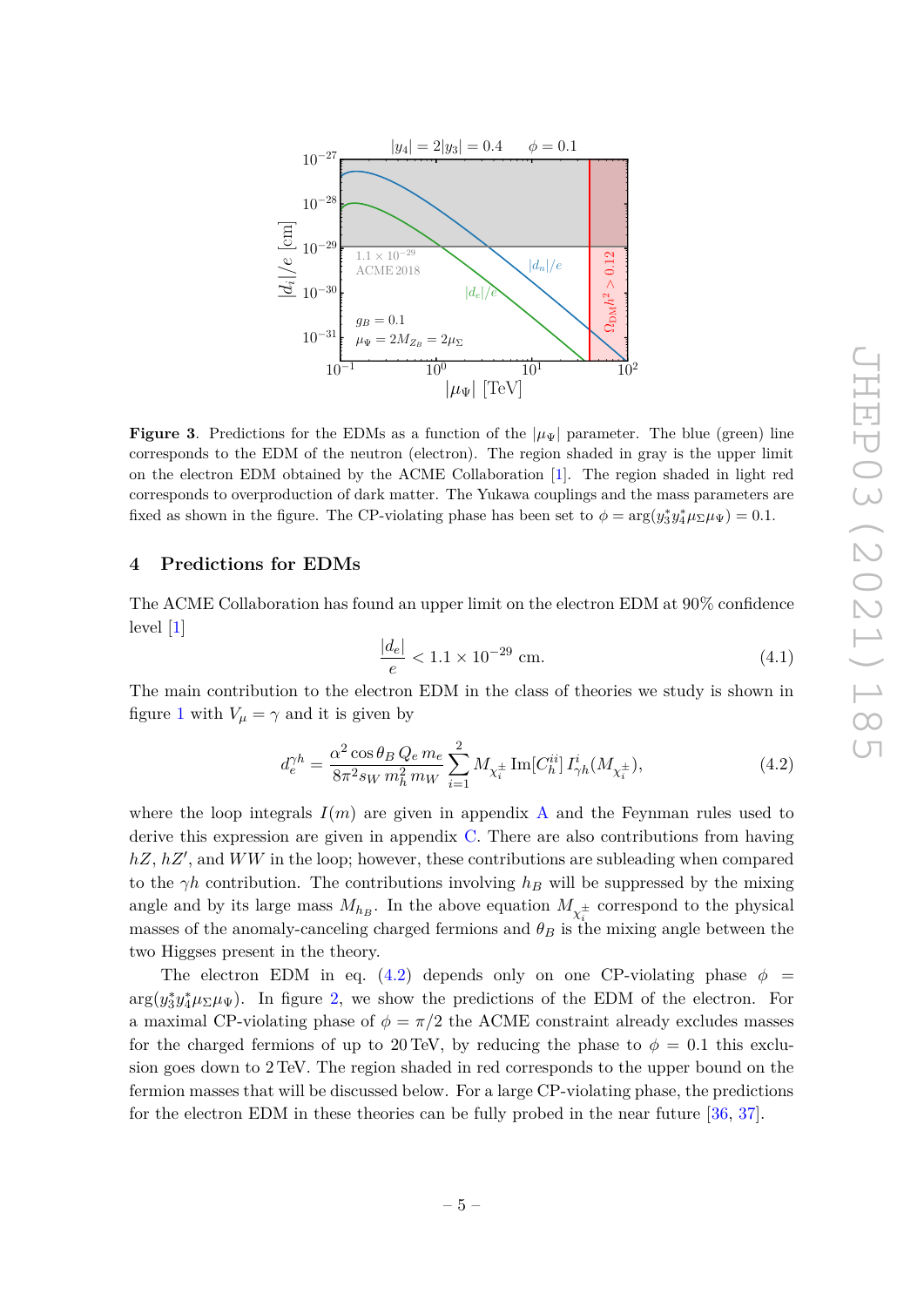In order to show the dependence on the mass paramaters, in figure [2](#page-4-0) we have fixed the value of the Yukawas to  $|y_4| = 2|y_3| = 0.4$ . As we discuss below, the calculation of the dark matter relic density does not depend on these parameters. Nonetheless, from the results in appendix  $A$  it can be seen that in the limit in which these Yukawa couplings vanish then the EDMs will also vanish.

The EDM of the neutron is given by [\[3\]](#page-11-3)

$$
d_n = (1.4 \pm 0.6) (d_d - 0.25d_u), \tag{4.3}
$$

where  $d_{d,u} = d_{d,u}^{\gamma h} + d_{d,u}^{hZ} + d_{d,u}^{hZ'}$  correspond to the EDMs of the down and up quarks and include the different contributions from  $\gamma h$ ,  $hZ$  and  $hZ'$ , the explicit expressions are given in appendix [A.](#page-9-0) As pointed out in ref. [\[21\]](#page-12-4), the *hZ* contribution can be comparable to the  $\gamma h$  contribution for the neutron EDM. In the above equation we do not include the contribution proportional to  $\theta_{\rm QCD}$ . In figure [3](#page-5-2) we show our results, the blue line corresponds to the predictions for the neutron EDM while the green line is the one for the electron EDM. The current experimental bound is  $|d_n| < 1.8 \times 10^{-26}$  *e* cm [\[38\]](#page-13-9) which is much weaker than the one for the electron EDM and does not give rise to independent constraints.

In the theories we have discussed, there is new gauge boson  $Z'$  interacting with the SM fermions that gives rise to a new contribution to the EDM; namely, by having  $V_{\mu} = Z^{\prime}$ in figure [1.](#page-3-1) In theories for local lepton number,  $U(1)_L$ , this gives a new contribution to  $d_e$ ; however, due to the strong collider [\[39,](#page-13-10) [40\]](#page-13-11) and cosmological [\[35\]](#page-13-6) constraints on a  $Z'$ coupled to leptons this contribution is highly suppressed. In the  $U(1)_B$  scenario the gauge boson can live at a low scale with a large gauge coupling, and hence, the contribution to *d<sup>n</sup>* can be significant. See ref. [\[41\]](#page-13-12) for a recent discussion of the collider bounds for the gauge boson associated to baryon number. In figure [4](#page-7-0) we present the ratios  $d_h^{hZ}/d_h^{\gamma h}$  and  $d_h^{hZ'}/d_h^{\gamma h}$ to show how the contribution from these channels compare to the  $\gamma h$  contribution.

As mentioned previously, the lightest neutral state is a good dark matter candidate. In figure [5](#page-7-1) we present the relic density and the experimental constraints in the  $\mathrm{U}(1)_B$  scenario taking  $g_B \leq \sqrt{2\pi/3}$ , the region shaded in blue overproduces the dark matter relic density and the gray region is excluded by the perturbativity of the Yukawa coupling  $y<sub>x</sub>$ . In this theory the Majorana dark matter candidate can have the following annihilation channels:

$$
\chi \chi \to \bar{q}q, Z_B Z_B, Z_B h_i, h_i h_j, WW, ZZ.
$$

Here  $h_i = h, h_B$ , where  $h_B$  is the second physical Higgs present in the theory. The peak in figure [5](#page-7-1) corresponds to the resonance  $\chi \chi \to Z_B^* \to \bar{q}q$  and away from this resonance the dominant annihilation is  $\chi \chi \to h_B Z_B$ . Consequently, the dark matter relic density is most sensitive to the following parameters: the dark matter Yukawa coupling  $y<sub>x</sub>$ , the gauge coupling  $g_B$  and the masses  $M_{Z_B}$  and  $M_{h_B}$ . Regarding the direct detection of dark matter, due to its Majorana nature the channel mediated by the  $Z_B$  is velocity-suppressed. Nonetheless, large scalar mixing angles can lead to detectable cross-sections in the near future. For a detailed study of the dark matter constraints see ref. [\[35\]](#page-13-6).

An upper bound on the dark matter mass can be found by the requirement of not overclosing the Universe. In refs. [\[34,](#page-13-5) [35\]](#page-13-6), by taking the maximal gauge coupling allowed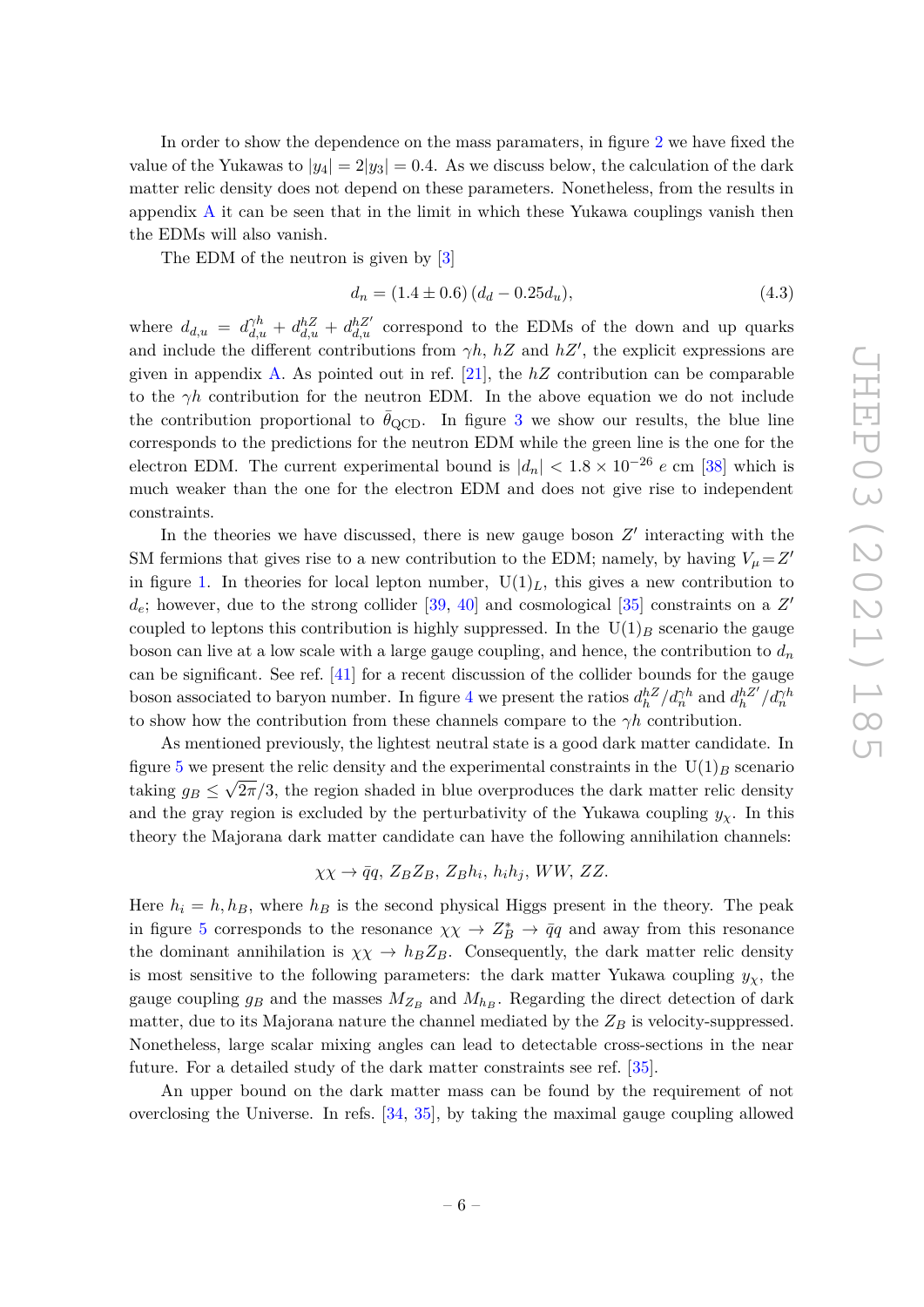

<span id="page-7-0"></span>**Figure 4.** Ratios of the different contributions to the EDM of the neutron as a function of  $|\mu_{\Psi}|$ . The other mass parameters are fixed in relation to  $|\mu_{\Psi}|$  as shown in the figure. The region shaded in light red corresponds to overproduction of dark matter. We have taken zero scalar mixing angle. We have fixed the CP-violating phase to  $\phi = \arg(y_3^* y_4^* \mu_{\Sigma} \mu_{\Psi}) = 0.1$ .



<span id="page-7-1"></span>**Figure 5**. Parameter space allowed by the relic density constraint, LHC bounds and perturbative bounds for the maximal gauge coupling  $g_B = \sqrt{2\pi/3}$ . We take  $M_{h_B} = 500 \,\text{GeV}$  and no mixing angle. The region shaded in blue is excluded by the relic density constraint  $\Omega_{\text{DM}}h^2 \leq 0.12$  and the region in gray is excluded by the perturbative bound on the Yukawa coupling  $y_\chi$ . The region shaded in green is excluded by the LHC bounds on the leptophobic gauge boson mass.

by perturbativity  $g' \leq \sqrt{g}$  $2\pi/3$  we found that  $M_{Z'} \leq 28$  (21) TeV and  $M_{DM} \leq 34$  (34) TeV for the  $U(1)_B$  ( $U(1)_L$ ) theory. Although, due to the positive renormalization group equation for the gauge coupling  $q_B$ , a theory with such a large  $q_B$  is unexpected since the theory will quickly run into a Landau pole; thus, the theory is expected to be at a lower scale.

All new fermions in the theory acquire their masses from the same  $U(1)$ ' symmetry breaking scale; namely, in the limit of small fermionic mixing we have that  $M_{\chi_1^\pm} \approx$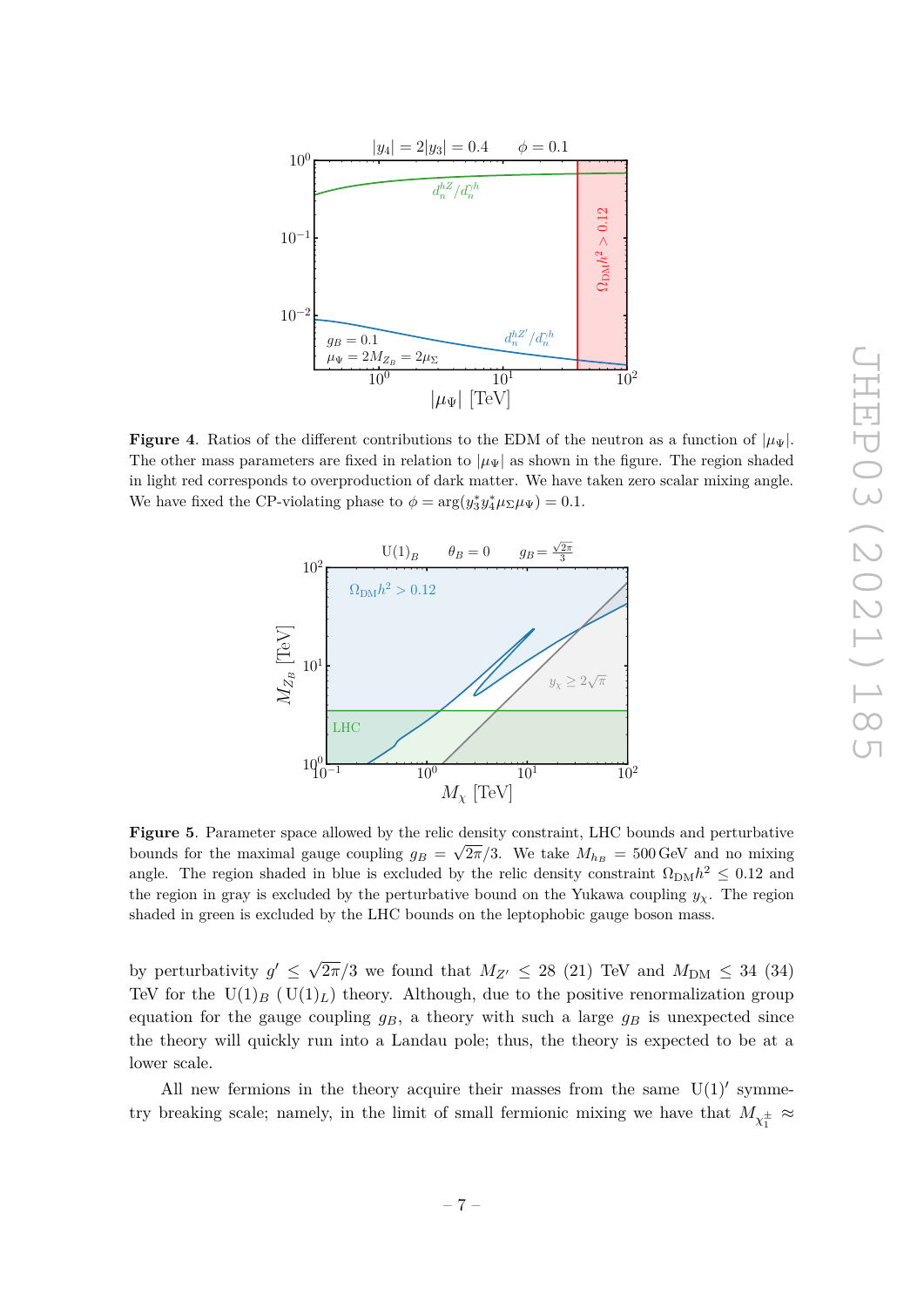√  $\overline{2}y_{\Sigma}v'=\sqrt{2}$  $\overline{2}y_{\Sigma}M_{Z'}/3g'$  and  $M_{\chi_2^{\pm}} \approx y_{\Psi}v'/\sqrt{g}$  $2 = y_{\Psi} M_{Z'}/3$ √  $\overline{2}g'$ , then the upper bound on  $M_{Z'}$  translates as an upper bound on the fermion masses. Taking the largest value of the Yukawa coupling allowed by perturbativity  $(y_{\Sigma} \leq \sqrt{2\pi} \text{ and } y_{\Psi} \leq 2\sqrt{2\pi})$  we find that

$$
M_{\chi_i^{\pm}} \le 40 \text{ TeV},\tag{4.4}
$$

for the  $U(1)_B$  theory and shown by the red shaded region in figures [2,](#page-4-0) [3](#page-5-2) and [4.](#page-7-0) For  $U(1)_L$ this upper bound corresponds to 53 TeV. Therefore, since there is an upper bound, these theories predict large values for the EDM of the electron as our numerical results show.

These results can have important implications for the mechanisms to explain the baryon asymmetry in the Universe. For a recent proposal of a mechanism of baryogenesis in theories with gauged baryon or lepton number see refs. [\[42,](#page-13-13) [43\]](#page-13-14). A detailed study of the implications of our results for the generation of the matter-antimatter asymmetry is beyond the scope of this letter.

## <span id="page-8-0"></span>**5 Summary**

Experiments such as the ACME collaboration searching for electric dipole moments can shed light on the origin of CP violation in nature, that is crucial to explain the baryon asymmetry in the Universe. In this letter, we have shown that there is a class of gauge theories which predict new CP-violating interactions once we try to define an anomaly free theory. These theories predict the existence of a new sector needed for anomaly cancellation and since they contain a thermal dark matter candidate, all states have to be below the multi-TeV scale.

We investigated in detail one of these theories, the gauge theory for baryon number, where the symmetry breaking scale should be below  $M_{Z_B} \lesssim 30$  TeV. In this theory, the dark matter candidate is a Majorana field and the other charged fields must be below the multi-TeV scale once we impose the relic density constraints. Therefore, this theory predicts large values for the electron EDM that can be tested in the near future. The presence of a new gauge boson coupled to SM fermions gives rise to a new contribution to the EDM of SM fermions that we have computed. However, since the mass of this gauge boson is related to the mass of the charged fermions that live at the TeV scale, this contribution turns out to be small.

Our results demonstrate that for large values of the relevant CP-violating phase, experiments that search for the EDM of the electron such as ACME III can probe the predictions of these theories. These are striking results which tell us that there is hope to measure a non-zero electron EDM if these theories are realized in nature.

#### **Acknowledgments**

The work of P.F.P. has been supported by the U.S. Department of Energy, Office of Science, Office of High Energy Physics, under Award Number de-sc0020443.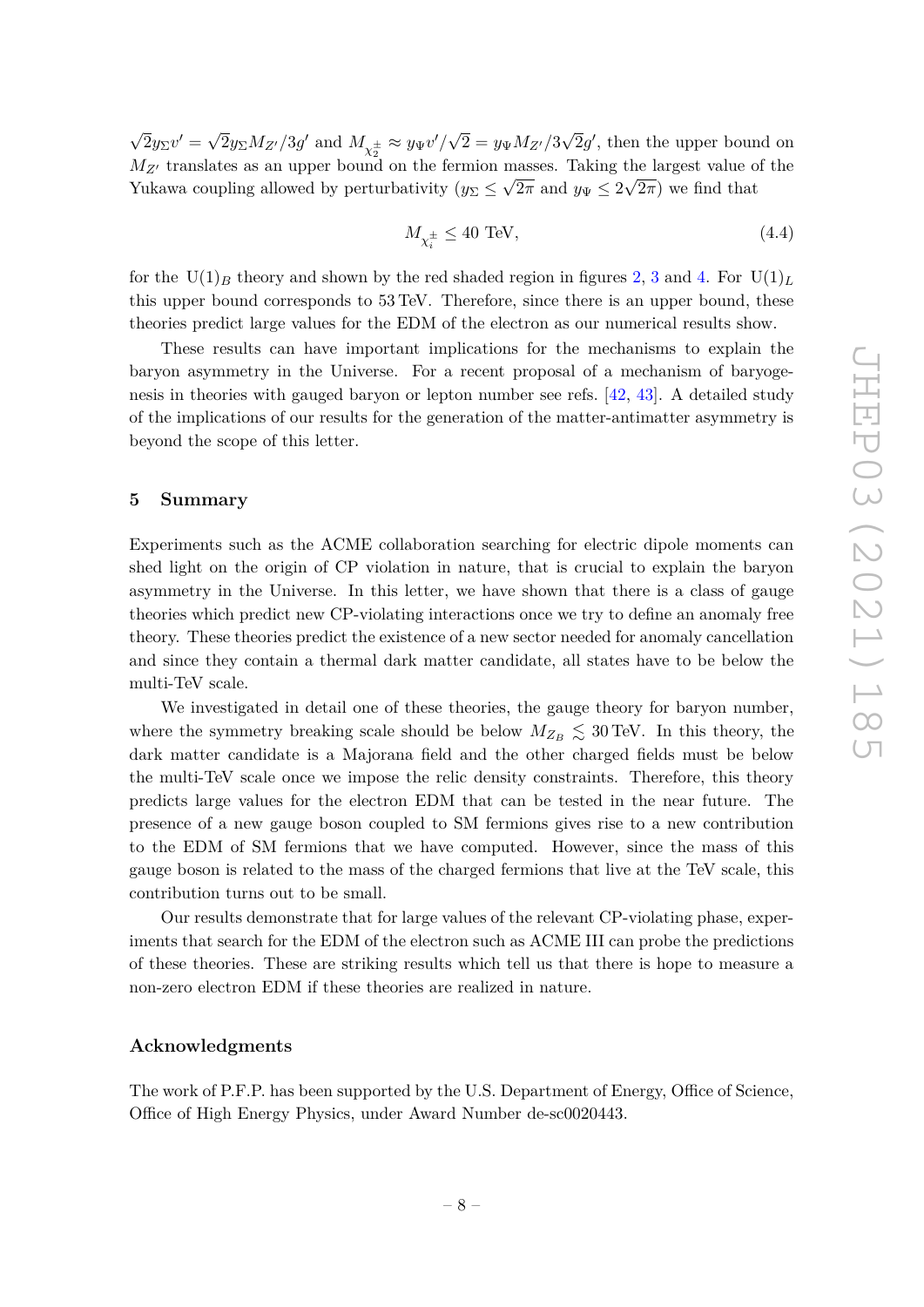# <span id="page-9-0"></span>**A EDMs contributions**

In computing the two-loops shown in figure [1](#page-3-1) we follow the approach presented in ref. [\[17\]](#page-12-8). The different contributions to the EDM of a SM fermion *f* are given by

$$
d_f^{\gamma h} = \frac{\alpha^2 \cos \theta_B Q_f}{4\pi^2 s_W} \frac{m_f}{m_h^2 m_W} \sum_{i=1}^2 M_{\chi_i^{\pm}} \text{Im}[C_h^{ii}] I_{\gamma h}^i(M_{\chi_i^{\pm}}), \tag{A.1}
$$

$$
d_f^{hZ} = \frac{e\alpha\cos\theta_B}{32\pi^2 c_W s_W^2} \left(\frac{1}{2}T_3^f - s_W^2 Q_f\right) \frac{m_f}{m_h^2 m_W} \sum_{i,j=1}^2 I_{hZ}^{ij} (M_{\chi_i^{\pm}}, M_{\chi_j^{\pm}}),\tag{A.2}
$$

$$
d_f^{hZ'} = \frac{g_B \alpha \cos \theta_B}{96\pi^2 s_W} \frac{m_f}{m_h^2 m_W} \sum_{i,j=1}^2 I_{hZ'}^{ij}(M_{\chi_i^{\pm}}, M_{\chi_j^{\pm}}), \tag{A.3}
$$

where  $M_{\chi_i^{\pm}}$  correspond to the physical masses of the anomaly-canceling fermions and the loop integrals  $I(m)$  are given by

$$
I_{\gamma h}^{i}(M_{\chi_{i}^{\pm}}) = \int_{0}^{1} \frac{dx}{x} j\left(0, \frac{M_{\chi_{i}^{\pm}}^{2}}{m_{h}^{2}} \frac{1}{x(1-x)}\right),
$$
  
\n
$$
I_{hZ}^{ij}(M_{\chi_{i}^{\pm}}, M_{\chi_{j}^{\pm}}) = \int_{0}^{1} dx \frac{1}{x(1-x)} j\left(\frac{m_{Z}^{2}}{m_{h}^{2}}, \frac{\Delta_{ij}(x)}{m_{h}^{2}}\right)
$$
  
\n
$$
\times \text{Re}\left[(ig_{S}^{ji}(g_{A}^{ij})^{*} - g_{P}^{ji}(g_{V}^{ij})^{*})M_{\chi_{i}^{\pm}} x(1-x) - (ig_{S}^{ji}(g_{A}^{ij})^{*} + g_{P}^{ji}(g_{V}^{ij})^{*})M_{\chi_{j}^{\pm}} (1-x)^{2}\right],
$$
  
\n
$$
I_{hZ'}^{ij}(M_{\chi_{i}^{\pm}}, M_{\chi_{j}^{\pm}}) = \int_{0}^{1} dx \frac{1}{x(1-x)} j\left(\frac{M_{Z'}^{2}}{m_{h}^{2}}, \frac{\Delta_{ij}(x)}{m_{h}^{2}}\right)
$$
  
\n
$$
\times \text{Re}\left[(ig_{S}^{ji}(k_{A}^{ij})^{*} - g_{P}^{ji}(k_{V}^{ij})^{*})M_{\chi_{i}^{\pm}} x(1-x) - (ig_{S}^{ji}(k_{A}^{ij})^{*} + g_{P}^{ji}(k_{V}^{ij})^{*})M_{\chi_{j}^{\pm}} (1-x)^{2}\right],
$$

with the parameters

$$
g_S^{ij} = -\text{Re}[C_h^{ij}], \qquad g_P^{ij} = \text{Im}[C_h^{ij}], \qquad (A.4)
$$

$$
g_V^{ij} = -\frac{g\sin\theta_W}{2} \left( C_L^{ij} + C_R^{ij} \right), \qquad g_A^{ij} = \frac{g\sin\theta_W}{2} \left( C_L^{ij} - C_R^{ij} \right), \qquad (A.5)
$$

$$
\kappa_V^{ij} = \frac{3}{4} g_B \left( O_L^{ij} + O_R^{ij} \right), \qquad \qquad \kappa_A^{ij} = \frac{3}{4} g_B \left( O_R^{ij} - O_L^{ij} \right), \qquad (A.6)
$$

where the matrices  $C_h$ ,  $C_L$ ,  $C_R$ ,  $O_L$  and  $O_R$  are given in appendix [C.](#page-11-0) The functions in the integrands correspond to

$$
j(y,z) = \frac{1}{y-z} \left( \frac{y \log y}{y-1} - \frac{z \log z}{z-1} \right),\tag{A.7}
$$

$$
\Delta_{ij}(x) = \frac{xM_{\chi_i^{\pm}}^2 + (1-x)M_{\chi_j^{\pm}}^2}{x(1-x)}.
$$
\n(A.8)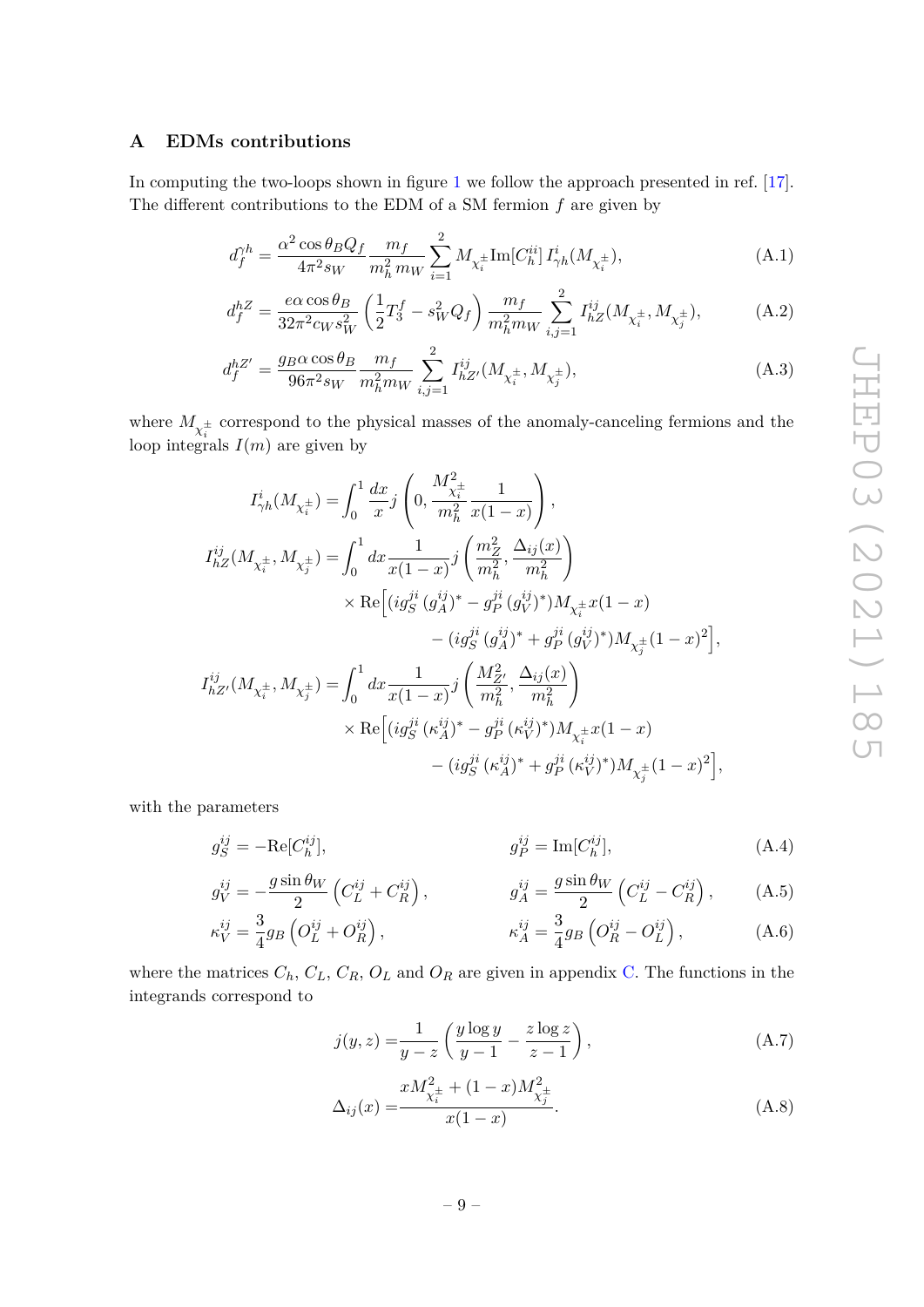## <span id="page-10-0"></span>**B Fermionic states**

• Neutral States: the mass matrix for the neutral states in the basis  $(\chi_L^0, \Sigma_L^0, \Psi_{1L}^0, \Psi_{2L}^0)$ is given by,  $y(2)$ 

$$
\mathcal{M}_0 = \begin{pmatrix} y_{\chi}v_B & 0 & \frac{y_2v}{\sqrt{2}} & \frac{y_1v}{\sqrt{2}} \\ 0 & \sqrt{2}y_{\Sigma}v_B & -\frac{y_3v}{2} & -\frac{y_4v}{2} \\ \frac{y_2v}{\sqrt{2}} & -\frac{y_3v}{2} & 0 & \frac{y_\Psi}{\sqrt{2}}v_B \\ \frac{y_1v}{\sqrt{2}} & -\frac{y_4v}{2} & \frac{y_\Psi}{\sqrt{2}}v_B & 0 \end{pmatrix},
$$
(B.1)

where  $\Psi_{2L}^{0} = (\Psi_{2R}^{0})^C$ . The mixing matrix *N* relates these fields to the physical mass eigenstates  $\chi_i^0$  as follows

$$
\begin{pmatrix} \chi^0 \\ \Sigma^0 \\ \Psi_1^0 \\ \Psi_2^0 \end{pmatrix} = N \begin{pmatrix} \chi_1^0 \\ \chi_2^0 \\ \chi_3^0 \\ \chi_4^0 \end{pmatrix},
$$
\n(B.2)

and diagonalizes the mass matrix given above as

$$
\mathcal{M}_0^{\text{diag}} = N^T \mathcal{M}_0 \ N. \tag{B.3}
$$

Notice that the neutral sector of this theory is very similar to the neutralino sector in the MSSM.

• Charged States: the mass matrix for the new charged fermions in the basis  $\chi^+_L$  =  $(\Sigma^+_L \Psi^+_{1L})$  and  $\chi^+_R = (\Sigma^+_R \Psi^+_{2R})$  is given by

$$
-\mathcal{L} \supset \left(\overline{\Sigma_R^+} \quad \overline{\Psi_{2R}^+}\right) \mathcal{M}_C \begin{pmatrix} \Sigma_L^+\\ \Psi_{1L}^+ \end{pmatrix} + \text{h.c.},\tag{B.4}
$$

where

$$
\mathcal{M}_C = \begin{pmatrix} \sqrt{2}y_{\Sigma}v_B & \frac{y_3v}{\sqrt{2}}\\ \frac{y_4v}{\sqrt{2}} & \frac{y_\Psi v_B}{\sqrt{2}} \end{pmatrix} .
$$
 (B.5)

In the above equations  $\Sigma_R^+ = (\Sigma_L^-)^C$ . To obtain the physical fields  $\chi_i^{\pm}$  the mass matrix needs to be diagonalized. The relation between the fields in the Lagrangian and the physical fields is given by the  $V_L$  and  $V_R$  mixing matrices

$$
\begin{pmatrix} \Sigma_L^+ \\ \Psi_{1L}^+ \end{pmatrix} = V_L \begin{pmatrix} \chi_{1L}^+ \\ \chi_{2L}^+ \end{pmatrix}, \qquad \begin{pmatrix} \Sigma_R^+ \\ \Psi_{2R}^+ \end{pmatrix} = V_R \begin{pmatrix} \chi_{1R}^+ \\ \chi_{2R}^+ \end{pmatrix}.
$$
 (B.6)

The unitary matrices  $V_L$  and  $V_R$  diagonalize the mass matrix as follows

$$
V_R^{\dagger} \mathcal{M}_C V_L = \mathcal{M}_C^{\text{diag}},\tag{B.7}
$$

and the following relations can be used to find *V<sup>L</sup>* and *V<sup>R</sup>*

$$
|\mathcal{M}_C^{\text{diag}}|^2 = V_L^{\dagger} \mathcal{M}_C^{\dagger} \mathcal{M}_C V_L = V_R^{\dagger} \mathcal{M}_C \mathcal{M}_C^{\dagger} V_R.
$$
 (B.8)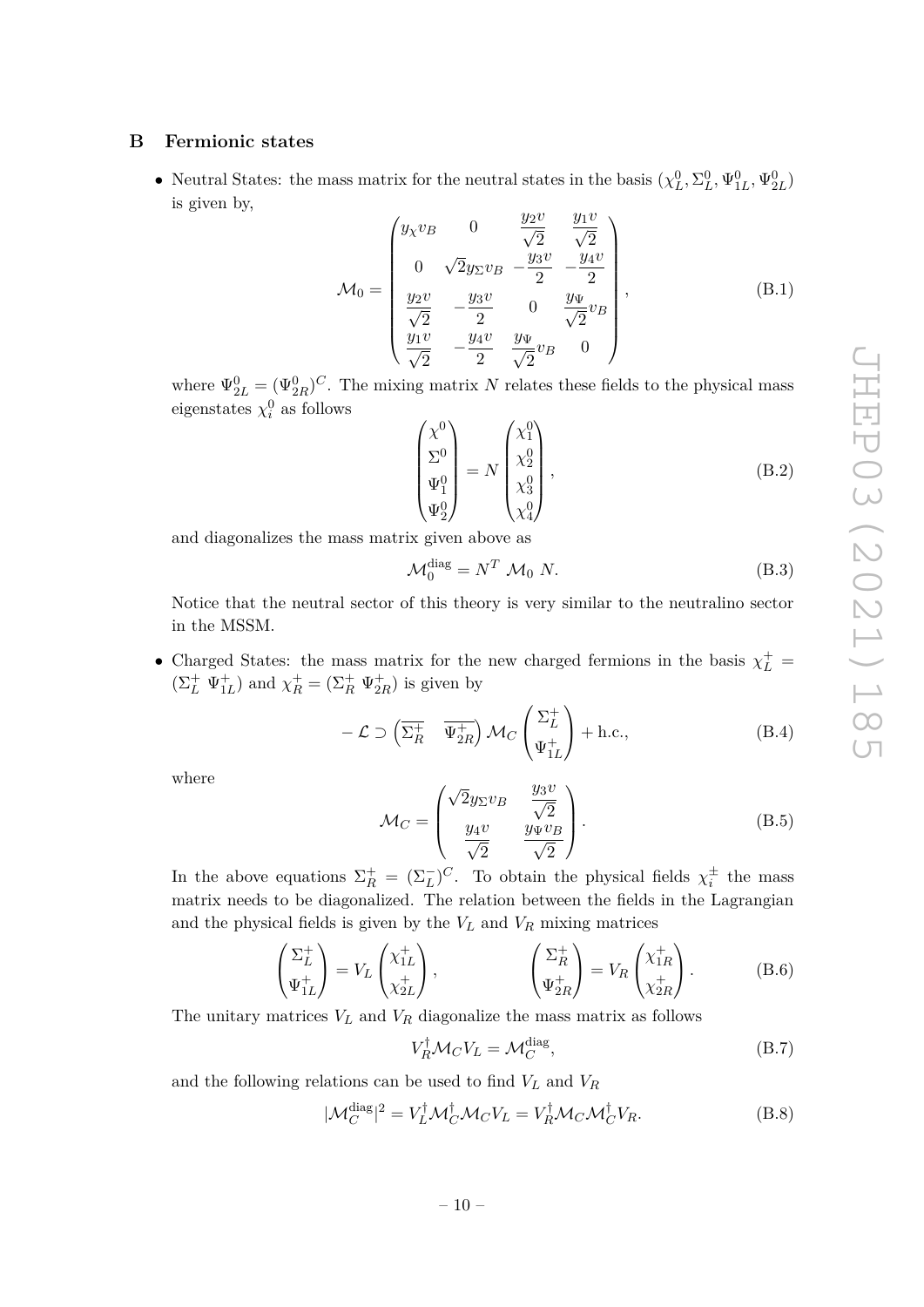#### <span id="page-11-0"></span>**C Feynman rules**

The Feynman rules needed for the calculation of the EDMs correspond to:



where

$$
C_L^{ij} = \frac{1}{\tan 2\theta_W} (V_L^{2i})^* V_L^{2j} + \frac{1}{\tan \theta_W} (V_L^{1i})^* V_L^{1j}, \tag{C.1}
$$

$$
C_R^{ij} = \frac{1}{\tan 2\theta_W} (V_R^{2i})^* V_R^{2j} + \frac{1}{\tan \theta_W} (V_R^{1i})^* V_R^{1j}, \tag{C.2}
$$

$$
C_h^{ij} = \frac{1}{\sqrt{2}} \cos \theta_B \left[ y_3 (V_R^{1i})^* V_L^{2j} + y_4 (V_R^{2i})^* V_L^{1j} \right] + \frac{1}{\sqrt{2}} \sin \theta_B \left[ y_\Psi (V_R^{2i})^* V_L^{2j} + 2 y_\Sigma (V_R^{1i})^* V_L^{1j} \right],
$$
(C.3)

$$
O_L^{ij} = (V_L^{1i})^* V_L^{1j} - (V_L^{2i})^* V_L^{2j},\tag{C.4}
$$

$$
O_R^{ij} = (V_R^{2i})^* V_R^{2j} - (V_R^{1i})^* V_R^{1j}.
$$
\n(C.5)

**Open Access.** This article is distributed under the terms of the Creative Commons Attribution License [\(CC-BY 4.0\)](https://creativecommons.org/licenses/by/4.0/), which permits any use, distribution and reproduction in any medium, provided the original author(s) and source are credited.

# **References**

- <span id="page-11-1"></span>[1] ACME collaboration, *Improved limit on the electric dipole moment of the electron*, *[Nature](https://doi.org/10.1038/s41586-018-0599-8)* **562** [\(2018\) 355](https://doi.org/10.1038/s41586-018-0599-8) [IN[SPIRE](https://inspirehep.net/search?p=find+J%20%22Nature%2C562%2C355%22)].
- <span id="page-11-2"></span>[2] W. Bernreuther and M. Suzuki, *The electric dipole moment of the electron*, *[Rev. Mod. Phys.](https://doi.org/10.1103/RevModPhys.63.313)* **63** [\(1991\) 313](https://doi.org/10.1103/RevModPhys.63.313) [*Erratum ibid.* **64** (1992) 633] [IN[SPIRE](https://inspirehep.net/search?p=find+J%20%22Rev.Mod.Phys.%2C63%2C313%22)].
- <span id="page-11-3"></span>[3] M. Pospelov and A. Ritz, *Electric dipole moments as probes of new physics*, *[Annals Phys.](https://doi.org/10.1016/j.aop.2005.04.002)* **318** [\(2005\) 119](https://doi.org/10.1016/j.aop.2005.04.002) [[hep-ph/0504231](https://arxiv.org/abs/hep-ph/0504231)] [IN[SPIRE](https://inspirehep.net/search?p=find+EPRINT%2Bhep-ph%2F0504231)].
- [4] T. Fukuyama, *Searching for new physics beyond the standard model in electric dipole moment*, *[Int. J. Mod. Phys. A](https://doi.org/10.1142/S0217751X12300153)* **27** (2012) 1230015 [[arXiv:1201.4252](https://arxiv.org/abs/1201.4252)] [IN[SPIRE](https://inspirehep.net/search?p=find+EPRINT%2BarXiv%3A1201.4252)].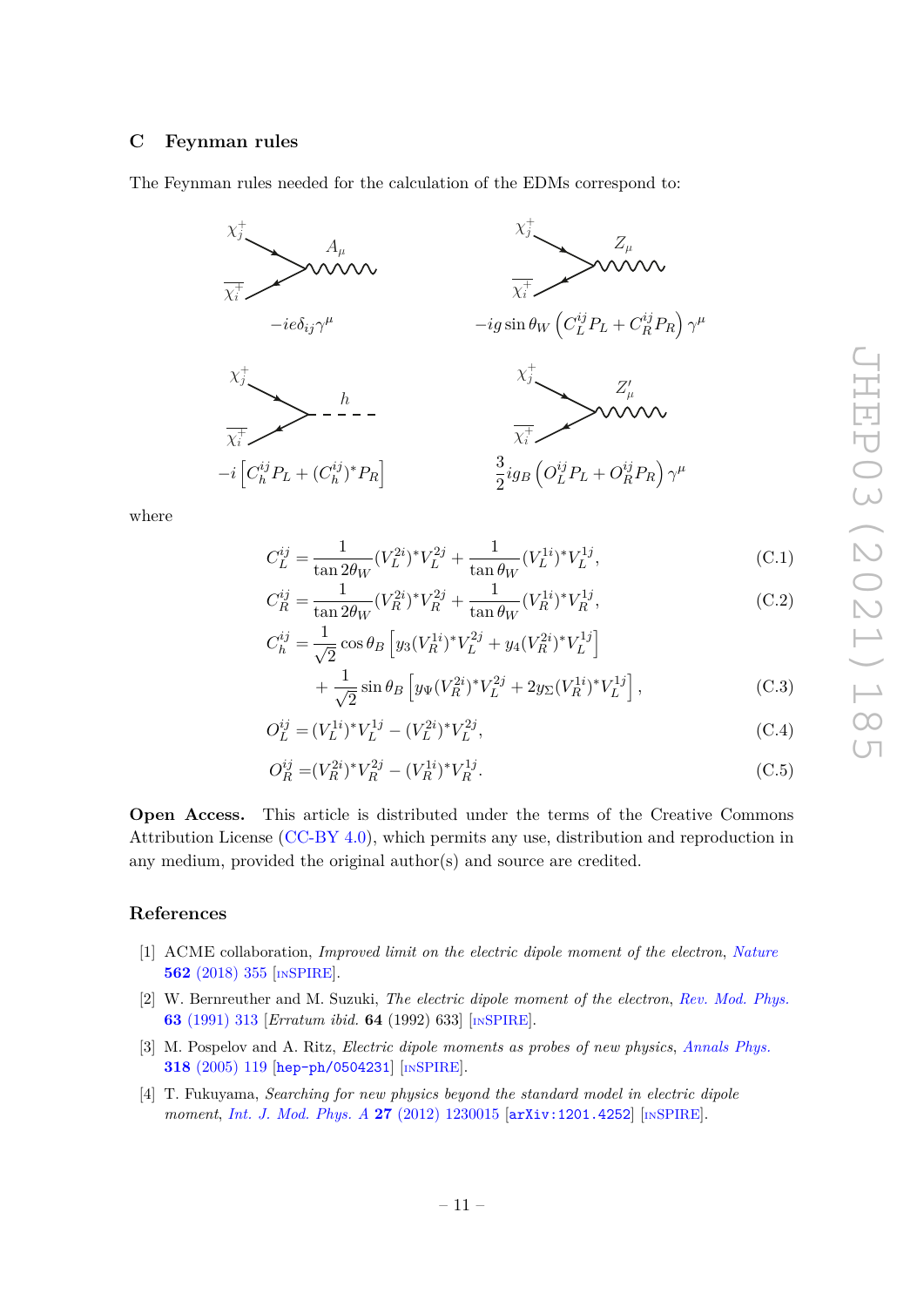- <span id="page-12-0"></span>[5] T. Chupp, P. Fierlinger, M. Ramsey-Musolf and J. Singh, *Electric dipole moments of atoms, molecules, nuclei, and particles*, *[Rev. Mod. Phys.](https://doi.org/10.1103/RevModPhys.91.015001)* **91** (2019) 015001 [[arXiv:1710.02504](https://arxiv.org/abs/1710.02504)] [IN[SPIRE](https://inspirehep.net/search?p=find+EPRINT%2BarXiv%3A1710.02504)].
- <span id="page-12-1"></span>[6] T. Ibrahim and P. Nath, *The neutron and the lepton EDMs in MSSM, large CP-violating phases, and the cancellation mechanism*, *Phys. Rev. D* **58** [\(1998\) 111301](https://doi.org/10.1103/PhysRevD.58.111301) [*Erratum ibid.* **60** (1999) 099902] [[hep-ph/9807501](https://arxiv.org/abs/hep-ph/9807501)] [IN[SPIRE](https://inspirehep.net/search?p=find+EPRINT%2Bhep-ph%2F9807501)].
- [7] S. Abel, S. Khalil and O. Lebedev, *EDM constraints in supersymmetric theories*, *[Nucl. Phys.](https://doi.org/10.1016/S0550-3213(01)00233-4) B* **606** [\(2001\) 151](https://doi.org/10.1016/S0550-3213(01)00233-4) [[hep-ph/0103320](https://arxiv.org/abs/hep-ph/0103320)] [IN[SPIRE](https://inspirehep.net/search?p=find+EPRINT%2Bhep-ph%2F0103320)].
- [8] O. Lebedev and M. Pospelov, *Electric dipole moments in the limit of heavy superpartners*, *[Phys. Rev. Lett.](https://doi.org/10.1103/PhysRevLett.89.101801)* **89** (2002) 101801 [[hep-ph/0204359](https://arxiv.org/abs/hep-ph/0204359)] [IN[SPIRE](https://inspirehep.net/search?p=find+EPRINT%2Bhep-ph%2F0204359)].
- [9] D. Chang, W.-F. Chang and W.-Y. Keung, *New constraint from electric dipole moments on chargino baryogenesis in MSSM*, *Phys. Rev. D* **66** [\(2002\) 116008](https://doi.org/10.1103/PhysRevD.66.116008) [[hep-ph/0205084](https://arxiv.org/abs/hep-ph/0205084)] [IN[SPIRE](https://inspirehep.net/search?p=find+EPRINT%2Bhep-ph%2F0205084)].
- [10] A. Pilaftsis, *Higgs mediated electric dipole moments in the MSSM: An application to baryogenesis and Higgs searches*, *[Nucl. Phys. B](https://doi.org/10.1016/S0550-3213(02)00826-X)* **644** (2002) 263 [[hep-ph/0207277](https://arxiv.org/abs/hep-ph/0207277)] [IN[SPIRE](https://inspirehep.net/search?p=find+EPRINT%2Bhep-ph%2F0207277)].
- [11] D.A. Demir, O. Lebedev, K.A. Olive, M. Pospelov and A. Ritz, *Electric dipole moments in the MSSM at large*  $\tan \beta$ , *[Nucl. Phys. B](https://doi.org/10.1016/j.nuclphysb.2003.12.026)* **680** (2004) 339 [[hep-ph/0311314](https://arxiv.org/abs/hep-ph/0311314)] [IN[SPIRE](https://inspirehep.net/search?p=find+EPRINT%2Bhep-ph%2F0311314)].
- [12] M. Carena, A. Megevand, M. Quirós and C.E.M. Wagner, *Electroweak baryogenesis and new TeV fermions*, *[Nucl. Phys. B](https://doi.org/10.1016/j.nuclphysb.2005.03.025)* **716** (2005) 319 [[hep-ph/0410352](https://arxiv.org/abs/hep-ph/0410352)] [IN[SPIRE](https://inspirehep.net/search?p=find+EPRINT%2Bhep-ph%2F0410352)].
- [13] Y. Li, S. Profumo and M. Ramsey-Musolf, *Higgs-Higgsino-Gaugino induced two loop electric dipole moments*, *Phys. Rev. D* **78** [\(2008\) 075009](https://doi.org/10.1103/PhysRevD.78.075009) [[arXiv:0806.2693](https://arxiv.org/abs/0806.2693)] [IN[SPIRE](https://inspirehep.net/search?p=find+EPRINT%2BarXiv%3A0806.2693)].
- [14] J.R. Ellis, J.S. Lee and A. Pilaftsis, *Electric dipole moments in the MSSM reloaded*, *[JHEP](https://doi.org/10.1088/1126-6708/2008/10/049)* **10** [\(2008\) 049](https://doi.org/10.1088/1126-6708/2008/10/049) [[arXiv:0808.1819](https://arxiv.org/abs/0808.1819)] [IN[SPIRE](https://inspirehep.net/search?p=find+EPRINT%2BarXiv%3A0808.1819)].
- [15] N. Yamanaka, *Two-loop level rainbowlike supersymmetric contribution to the fermion electric dipole moment*, *Phys. Rev. D* 87 [\(2013\) 011701](https://doi.org/10.1103/PhysRevD.87.011701) [[arXiv:1211.1808](https://arxiv.org/abs/1211.1808)] [IN[SPIRE](https://inspirehep.net/search?p=find+EPRINT%2BarXiv%3A1211.1808)].
- [16] D. McKeen, M. Pospelov and A. Ritz, *Electric dipole moment signatures of PeV-scale superpartners*, *Phys. Rev. D* **87** [\(2013\) 113002](https://doi.org/10.1103/PhysRevD.87.113002) [[arXiv:1303.1172](https://arxiv.org/abs/1303.1172)] [IN[SPIRE](https://inspirehep.net/search?p=find+EPRINT%2BarXiv%3A1303.1172)].
- <span id="page-12-8"></span>[17] Y. Nakai and M. Reece, *Electric dipole moments in natural supersymmetry*, *JHEP* **08** [\(2017\)](https://doi.org/10.1007/JHEP08(2017)031) [031](https://doi.org/10.1007/JHEP08(2017)031) [[arXiv:1612.08090](https://arxiv.org/abs/1612.08090)] [IN[SPIRE](https://inspirehep.net/search?p=find+EPRINT%2BarXiv%3A1612.08090)].
- <span id="page-12-2"></span>[18] C. Cesarotti, Q. Lu, Y. Nakai, A. Parikh and M. Reece, *Interpreting the electron EDM constraint*, *JHEP* **05** [\(2019\) 059](https://doi.org/10.1007/JHEP05(2019)059) [[arXiv:1810.07736](https://arxiv.org/abs/1810.07736)] [IN[SPIRE](https://inspirehep.net/search?p=find+EPRINT%2BarXiv%3A1810.07736)].
- <span id="page-12-3"></span>[19] N. Arkani-Hamed, S. Dimopoulos, G.F. Giudice and A. Romanino, *Aspects of split supersymmetry*, *[Nucl. Phys. B](https://doi.org/10.1016/j.nuclphysb.2004.12.026)* **709** (2005) 3 [[hep-ph/0409232](https://arxiv.org/abs/hep-ph/0409232)] [IN[SPIRE](https://inspirehep.net/search?p=find+EPRINT%2Bhep-ph%2F0409232)].
- [20] D. Chang, W.-F. Chang and W.-Y. Keung, *Electric dipole moment in the split supersymmetry models*, *Phys. Rev. D* **71** [\(2005\) 076006](https://doi.org/10.1103/PhysRevD.71.076006) [[hep-ph/0503055](https://arxiv.org/abs/hep-ph/0503055)] [IN[SPIRE](https://inspirehep.net/search?p=find+EPRINT%2Bhep-ph%2F0503055)].
- <span id="page-12-4"></span>[21] G.F. Giudice and A. Romanino, *Electric dipole moments in split supersymmetry*, *[Phys. Lett.](https://doi.org/10.1016/j.physletb.2006.01.027) B* **634** [\(2006\) 307](https://doi.org/10.1016/j.physletb.2006.01.027) [[hep-ph/0510197](https://arxiv.org/abs/hep-ph/0510197)] [IN[SPIRE](https://inspirehep.net/search?p=find+EPRINT%2Bhep-ph%2F0510197)].
- <span id="page-12-5"></span>[22] K. Fuyuto, X.-G. He, G. Li and M. Ramsey-Musolf, *CP-violating dark photon interaction*, *Phys. Rev. D* **101** [\(2020\) 075016](https://doi.org/10.1103/PhysRevD.101.075016) [[arXiv:1902.10340](https://arxiv.org/abs/1902.10340)] [IN[SPIRE](https://inspirehep.net/search?p=find+EPRINT%2BarXiv%3A1902.10340)].
- <span id="page-12-6"></span>[23] S. Okawa, M. Pospelov and A. Ritz, *Electric dipole moments from dark sectors*, *[Phys. Rev. D](https://doi.org/10.1103/PhysRevD.100.075017)* **100** [\(2019\) 075017](https://doi.org/10.1103/PhysRevD.100.075017) [[arXiv:1905.05219](https://arxiv.org/abs/1905.05219)] [IN[SPIRE](https://inspirehep.net/search?p=find+EPRINT%2BarXiv%3A1905.05219)].
- <span id="page-12-7"></span>[24] J. Fan and M. Reece, *Probing charged matter through Higgs diphoton decay, gamma ray lines, and EDMs*, *JHEP* **06** [\(2013\) 004](https://doi.org/10.1007/JHEP06(2013)004) [[arXiv:1301.2597](https://arxiv.org/abs/1301.2597)] [IN[SPIRE](https://inspirehep.net/search?p=find+EPRINT%2BarXiv%3A1301.2597)].